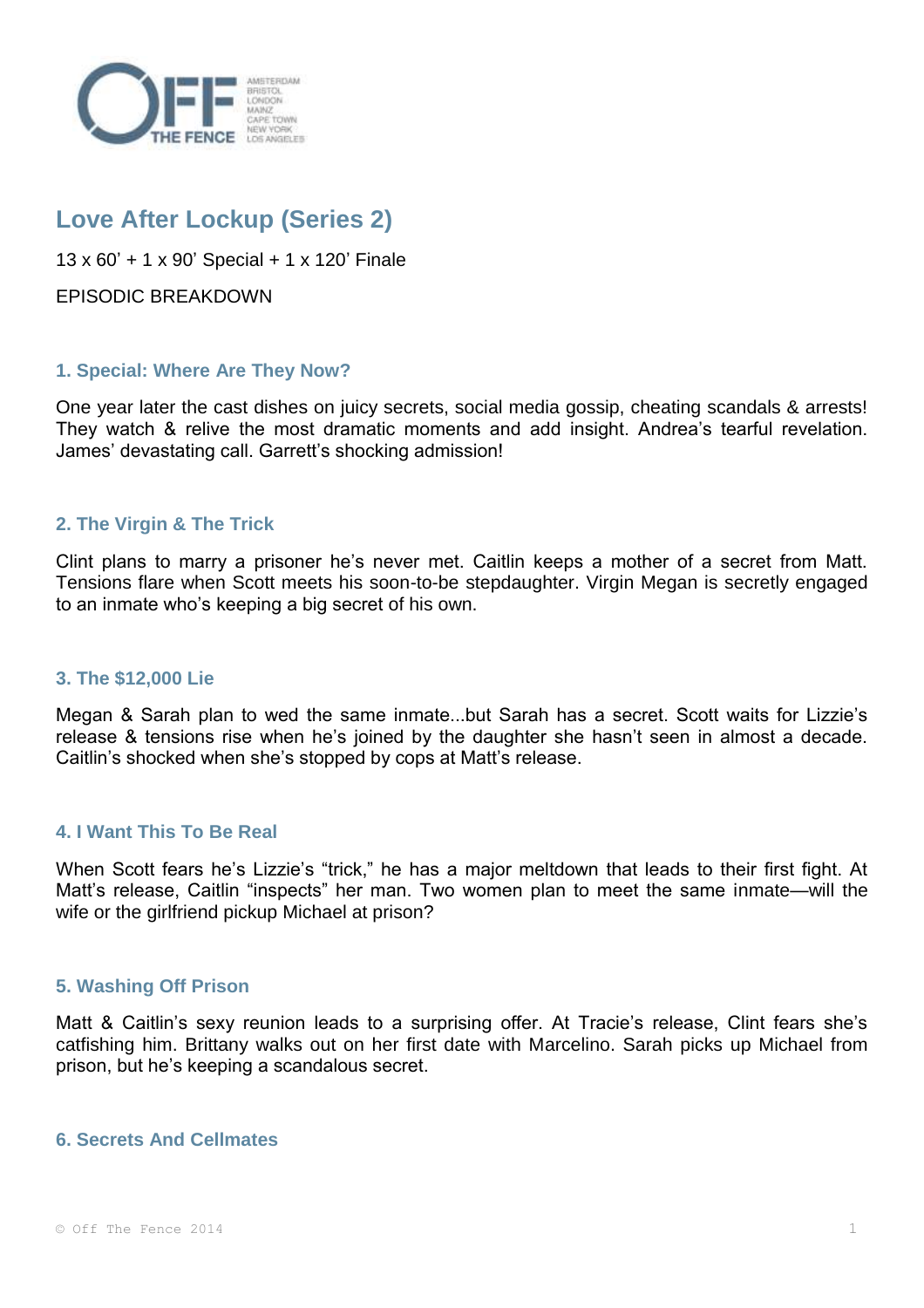Ex-con Michael juggles wife & girlfriend. Lizzie gives Scott a makeover, but her daughter wants him out. Clint proposes the same day he meets Tracie. Caitlin & Matt move in with mom, but she has big concerns. Marcelino meets Brittany's "bunkie."

# **7. Your Card Has Been Declined**

Brittany has a secret rendezvous with her ex-girlfriend. Michael's "secret mission" means romancing both Megan and Sarah. Clint waits at the altar alone, will Tracie show up? Matt meets Caitlin's mom, but Caitlin loses it and storms off.

## **8. Rings And Runaways**

Michael ring shops with his wife, but plans a secret trip with girlfriend. Clint marries bride Tracie, but he awakens to a nightmare. Matt shocks Caitlin on their first date, when his rebellious move goes too far. Marcelino fears being a stepdad.

#### **9. She Said Yes?**

Scott stuns Lizzie. Megan & Michael rendezvous for the first time outside of prison, but wife Sarah has a shocking secret. Brittany brings her ex wedding dress shopping. Matt's drinking worries Caitlin. Clint breaks down over missing Tracie!

#### **10. The \$800K Hustle**

Lizzie confesses \$800K hustle. Megan expects proposal from Michael, while his wife expects him home. Matt's temper flares at job interview. Brittany reveals secret to Marcelino. Clint reveals shocking details about the night Tracie went on the run.

#### **11. Wife On The Run**

After being MIA, Michael is confronted by wife Sarah. Brittany suggests a threesome with her ex. Clint seeks legal advice when his missing wife is locked up. Jazmyne gives Lizzie a shocking ultimatum. Matt shows up late to Caitlin's apartment hunt.

## **12. She Has To Go**

Megan's last-minute visit shakes Michael when his mom objects. Brittany's party turns left when her ex arrives & she's forced to reveal her secret. Scott's big surprise for Lizzie. Caitlin's devastating news. Clint's shocking phone call from Tracie.

#### **13. Visits & Violations**

A visit from Megan leads Michael to a shocking violation. Scott fears telling Lizzie he's broke. Clint loses it when his trip to see Tracie in jail takes a turn for the worse. Brittany's surprising news. Caitlin battles grief & Matt after mom's loss.